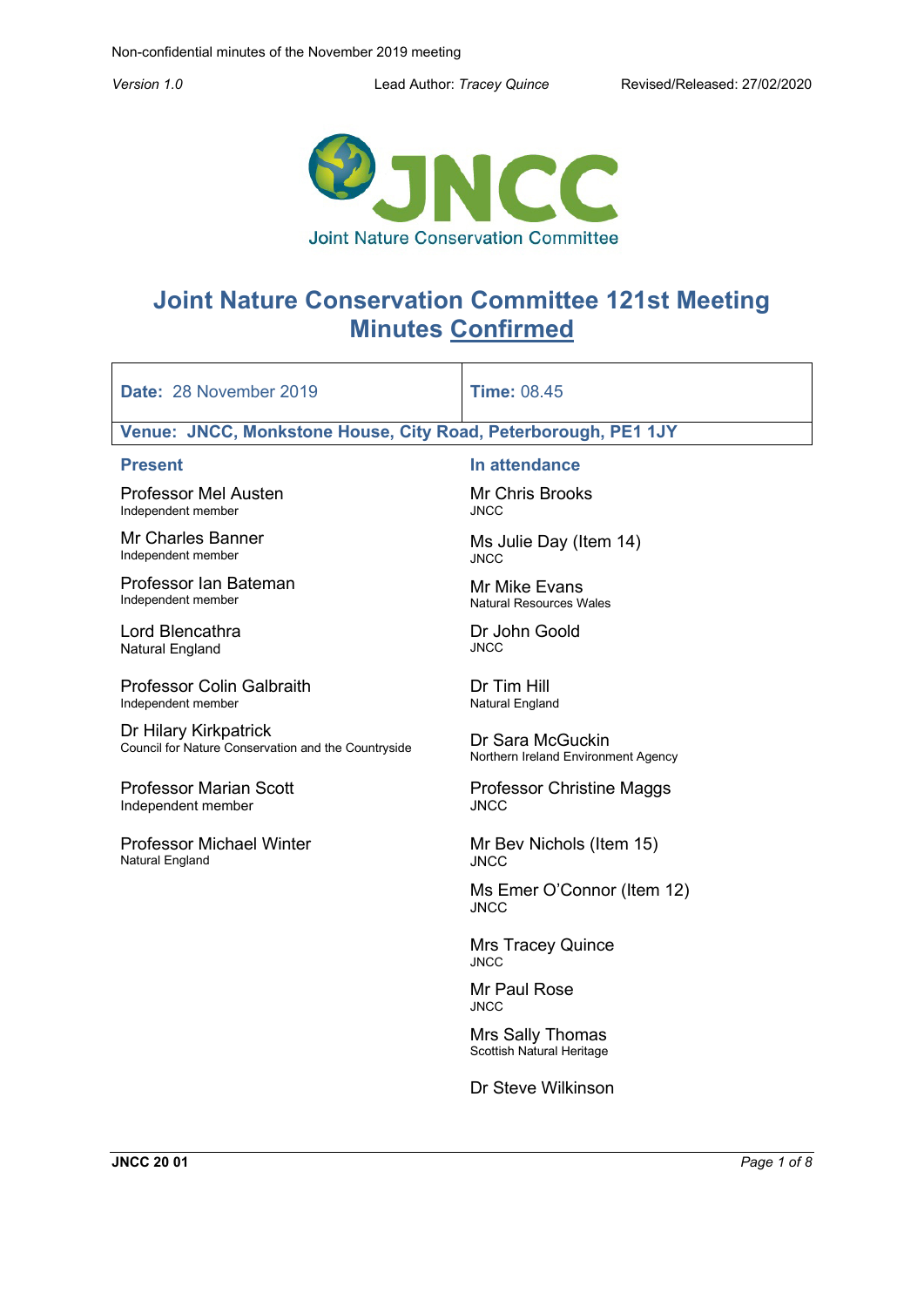**JNCC** 

Dr James Williams (item 8) JNCC

Mr Marcus Yeo **JNCC** 

#### **Apologies**

Members

Dr Mike Cantlay Scottish Natural Heritage

Ms Cath Denholm Scottish Natural Heritage

Professor Chris Gilligan Independent Chair

Sir David Henshaw Natural Resources Wales

Professor Stephen Ormerod Natural Resources Wales

### **1. Closed session**

 $1.1$ There are no minutes for this item.

### **2. Chairman's opening remarks**

2.1 Professor Galbraith welcomed everyone to the 121st meeting and advised that the meeting was not quorate. Members were advised that approval of decision papers on the agenda would take place via email after the meeting.

### **3. Declaration of interests**

- 3.1 One new declaration was made by Professor Scott, who advised that she was now a member of the Scottish Science Advisory Committee This did not represent a conflict for this meeting.
- 3.2 Members were reminded to keep their declarations up to date.

#### **Attendees**

Ms Helen Anderson Department of Agriculture, Environment and Rural Affairs

Mr Colin Armstrong Department of Agriculture, Environment and Rural Affairs

Ms Ceri Davies Natural Resources Wales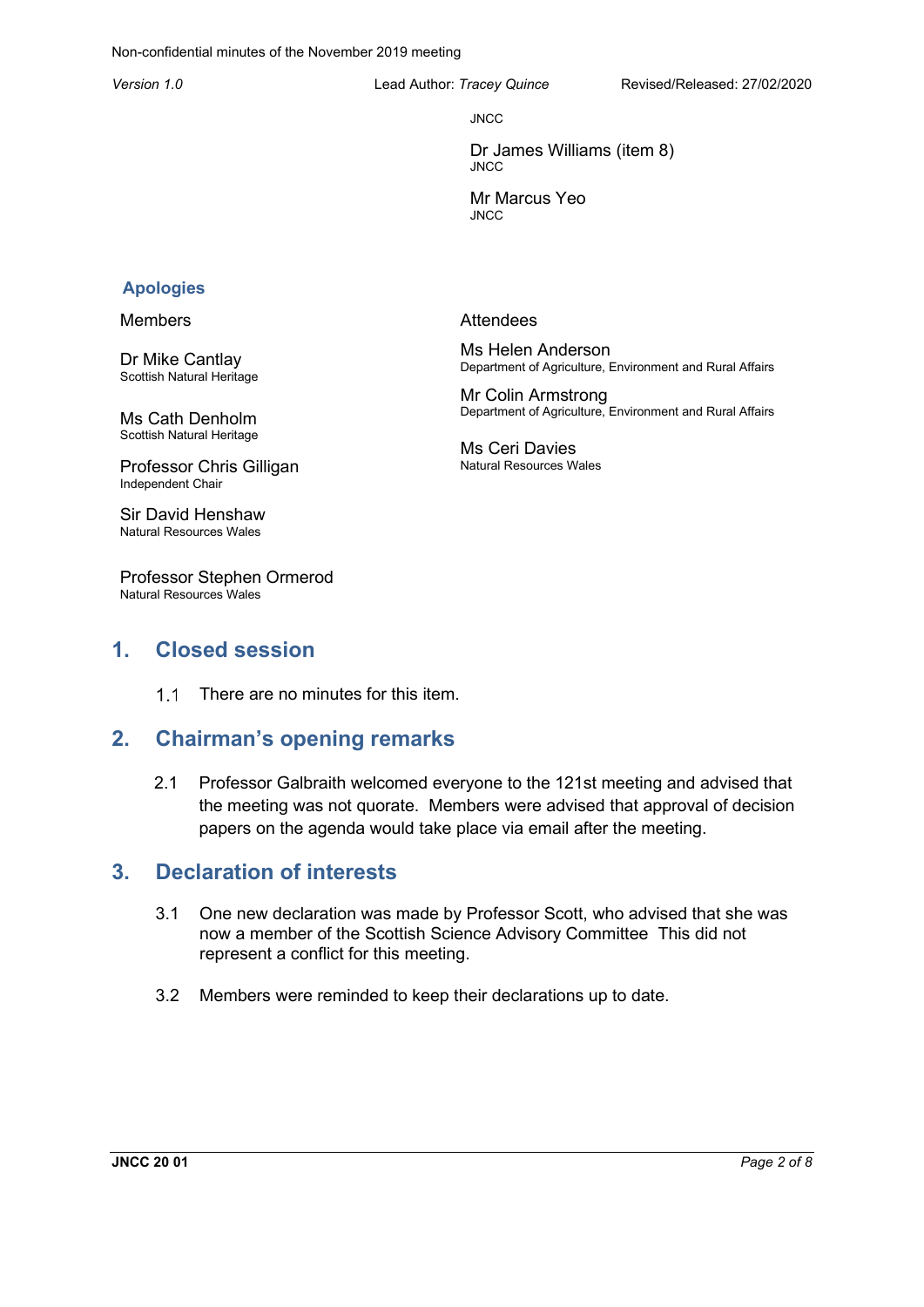## **4. Confidential minutes of the September 2019 meeting (JNCC 19 44)**

4.1 The minutes of the June meeting were discussed with no amendments. **As the meeting was inquorate, the Committee confirmed the minutes via email correspondence after the meeting.**

### **5 Matters arising (JNCC 19 45)**

- 5.1 There were no matters arising for this meeting. The Committee **noted** the report of outstanding actions in Annex 1.
- 5.2 Mr Banner gave an update on Action Point 9 of the September meeting relating to engagement with key stakeholders to identify refinements to the website. The establishment of an informal focus group for users of the website was felt to be premature at the current stage of moving content from the old to the new website. This action has been put on hold until the end of 2020.

## **6 Chief Executive's report on topical issues (Official-sensitive) (JNCC 19 46)**

6.1 This item was taken in confidence.

#### **Action point(s)**

AP01 Communications Team to consider inviting media environment correspondents into JNCC to raise JNCC's profile in the media.

## **7 Report from ARAC on 27 November (Official)**

- 7.1 In summarising the key issues discussed at the ARAC meeting on 27 November, Professor Galbraith informed the Committee that:
	- i. ARAC had undertaken a strategy session and had agreed a small number of changes to the way it operates. ARAC would keep a watching brief over the developing JNCC strategy;
	- ii. a 3-year programme of risk drill downs had been agreed for all significant risk areas. ARAC and Joint Committee members would be approached to lead the drill downs;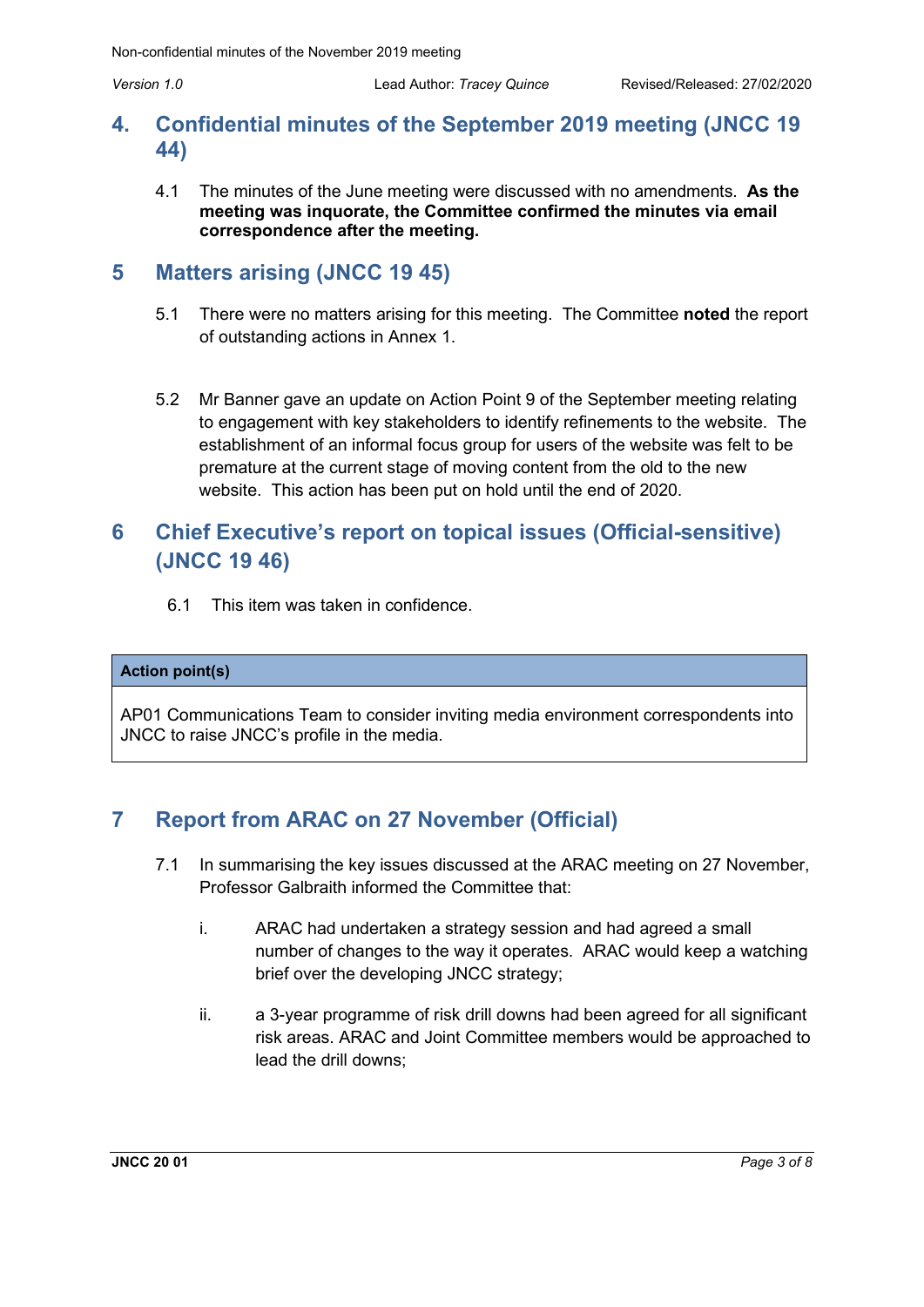- iii. an advisory audit on the assurance framework had been discussed. ARAC were content with the findings. ARAC discussed the potential for internal audit to take assurance from the work of other providers;
- iv. the external audit strategy and Annual Report and Accounts timetable for 2019/20 had been agreed. The cost of external audit would increase by £4k but management and ARAC were content with the justification for this increase;
- v. funding risks had increased due to likely pressures on grant-in-aid budgets in 2020/21. Legal risks had been evaluated and a legal advice contract with Browne Jacobson was now in place;
- vi. assurance across the organisation at quarter 2 was good. Work to improve assurance in the business continuity area was underway;
- vii. a paper on evaluating how management obtain value for money from single tenders had been discussed. ARAC had commented on changes to the single tender approval form and had asked management to check the public contracts regulation threshold;
- viii. preparations for the annual risk management paper in March 2020 and the ARAC Annual Report due in June 2020 had been discussed and a steer given on content and format;
- ix. some minor changes to the ARAC terms of reference had been agreed with changes to be approved by the Joint Committee intersessionally; and
- x. ARAC were pleased to note that leader level accreditation had been achieved under the disability confident scheme, that internal audits on four evidence quality assurance projects had been undertaken in-house and that JNCC was pursuing an ISO14001 stage 1 assessment on environmental performance.
- 7.2 Mr Banner informed the Committee that he and Mr Yeo had met twice since the last meeting to drill down into legal risks from a direct and indirect perspective. Mr Banner asked that country conservation body members keep JNCC informed of any legal challenges they were subject to, where there was an indirect challenge to JNCC's advice or where there was an interpretation of JNCC documentation.

# **8. Reports from Committee sub-groups: MPA; International Reporting; Wider Markets (Official)**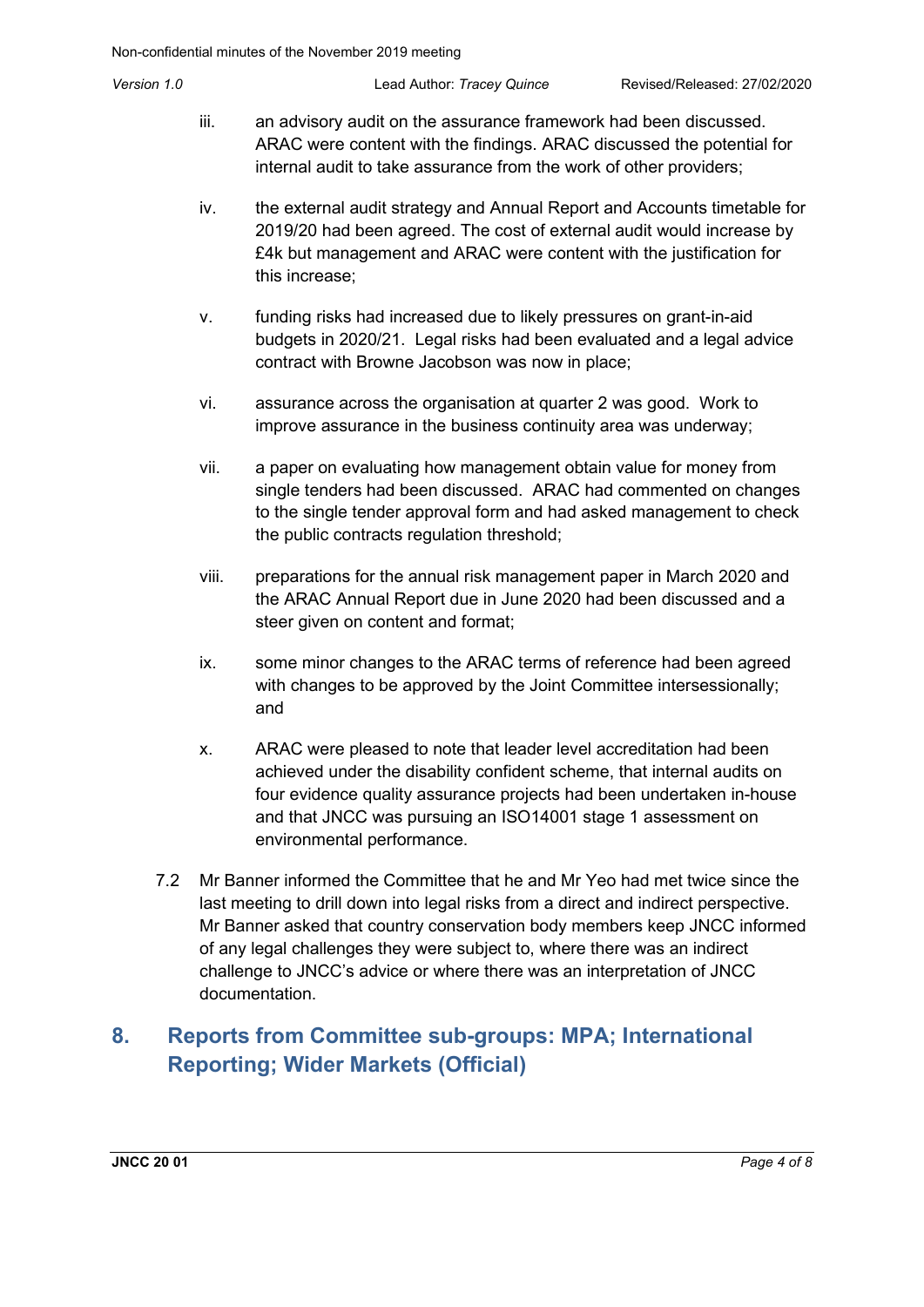- 8.1 Professor Austen, Chair of the MPA Sub-Group, noted that the Sub-Group had not met since the Joint Committee meeting in September. The next meeting would take place in February, when the main discussion topic would be postconsultation advice on deep sea reserves in Scotland. Committee asked for a briefing note on the consultation response.
- 8.2 The Committee noted the work of the Defra group on highly protected marine areas led by Richard Benyon. Members agreed it would be helpful for the subgroup to consider JNCC's potential role in this area, taking into account work on highly protected areas in the Overseas Territories.
- 8.3 Dr Williams gave a brief oral update on behalf of Professor Ormerod, Chair of the International Reporting Sub-Group. He advised Committee that work on the report to the Convention on Migratory Species was ongoing. Dr Williams agreed to circulate key messages from the report when they are available to the Sub-Group. Looking forward, the next substantial report is for the Convention on Wetlands of International Importance (Ramsar Convention). This report is due in January 2021, with a focus on wetland inventories.
- 8.4 Dr Williams noted that the draft Global Biodiversity Outlook 5 report was now open for review, and that a revised set of UK biodiversity indicators would be published in summer 2020. Mrs Thomas noted that a Scottish report on progress towards the Aichi Targets would be published in 2020.
- 8.5 Mr Banner informed members that the Wider Markets Sub-Group had met the previous day. The Sub-Group had adopted a new statement of purpose. The Sub-Group would re-visit the income strategy as the overall JNCC strategy develops. The Committee agreed that the Sub-Group was a useful forum for discussing income opportunities and in helping to mitigate any risks around new income streams.
- 8.6 The Committee noted the valuable work of its Sub-Groups.

#### **Action point(s)**

AP02 Dr Goold to prepare a briefing note on the consultation response on deep sea reserves in Scotland.

# **9 Report from Chief Scientists Group (Official-sensitive) (JNCC 19 47)**

9.1 This item was taken in confidence.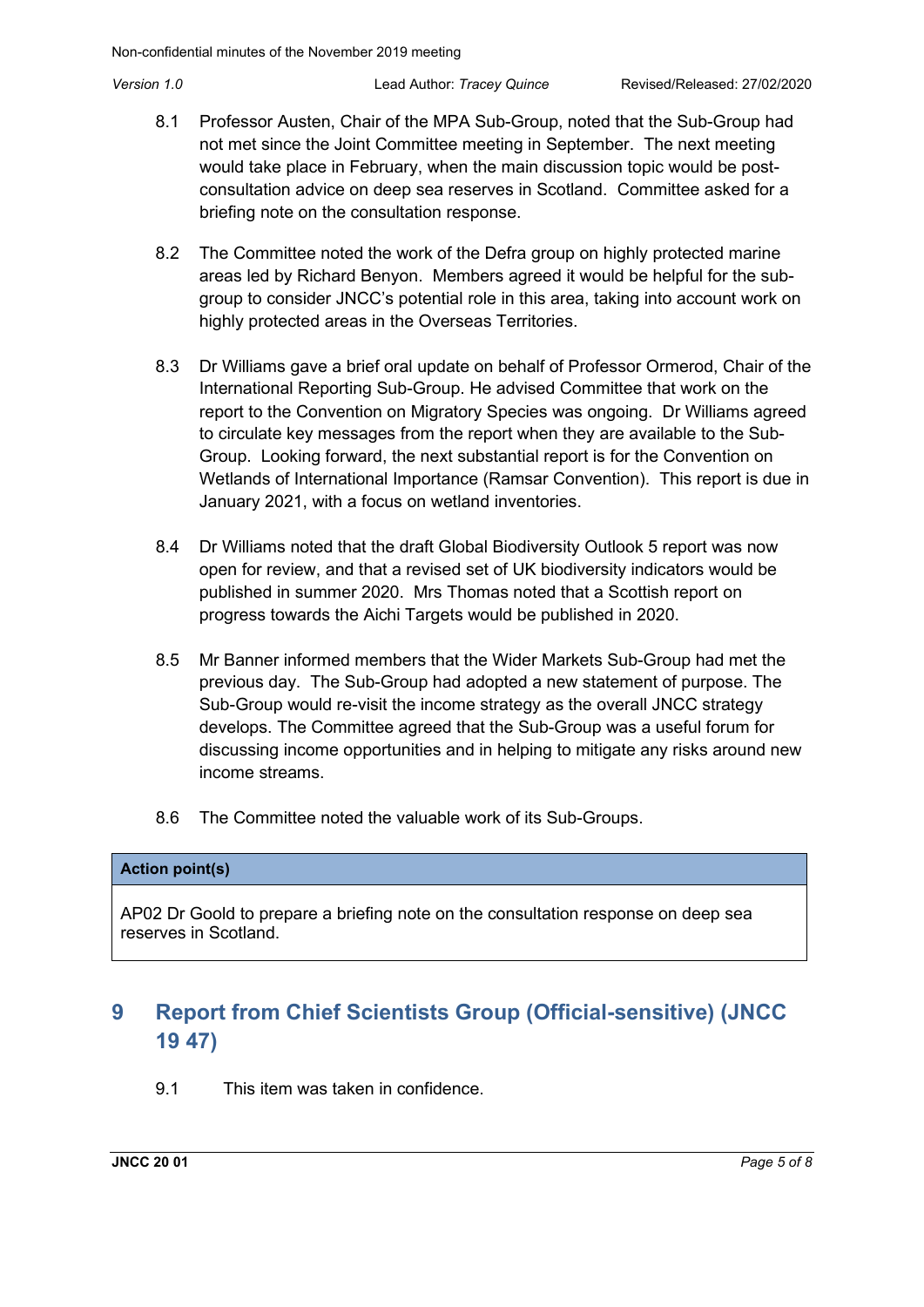# **10 External factors affecting JNCC (Official) (JNCC 19 48)**

- 10.1 Mr Yeo introduced the item and invited comments.
- 10.2 Dr Kirkpatrick reported that there was still no government in Northern Ireland following the collapse of the power-sharing agreement. Dr Kirkpatrick explained that members of CNCC were currently being given 6 monthly extensions to their terms. Mr Banner noted that the current legislation giving powers to civil servants in Northern Ireland ends in January and there was a risk that replacement legislation would be delayed.
- 10.3 Professor Winter informed members that interviews for new Natural England Board members would take place in January. Budget pressures remained, with risks to the execution of statutory duties. A new mission and vision are currently being worked up. An assessment of the election manifestos had been undertaken.
- 10.4 Mr Evans reported that NRW's financial settlement for 2020/21 was still unclear and discussions with Welsh Government were ongoing. An interim second State of Natural Resources Report (SoNaRR) was due at the end of December. Mr Evans agreed to circulate the interim report to the Committee once it was published.
- 10.5 Mrs Thomas reported that SNH were re-branding to become NatureScot from 1 May 2020. The legal entity would remain SNH. Scottish Government are hosting a workshop under the Convention on Biological Diversity in April 2020, in preparation for the Conference of Parties in China later in the year. [Climate](https://www.nature.scot/snhs-climate-change-commitments-2019-0)  [change commitments](https://www.nature.scot/snhs-climate-change-commitments-2019-0) set out by SNH are now available online, with an action plan expected in the new year. Scottish Government had recently made available an additional £2 million for the Biodiversity Challenge Fund. A consultation on general licences had recently closed.
- 10.6 Professor Bateman informed members that the Natural Capital Committee's Annual Report would be published in the New Year.
- 10.7 Professor Austen informed members of the United Nations Intergovernmental Panel on Climate Change (IPCC) report on oceans and the cryosphere.
- 10.8 In conclusion, the Committee **noted** the reports from around the table and acknowledged the value of being kept well briefed.

#### **Action point(s)**

AP03 Mr Evans to circulate to the Committee, the interim second State of Natural Resources Report (SoNaRR).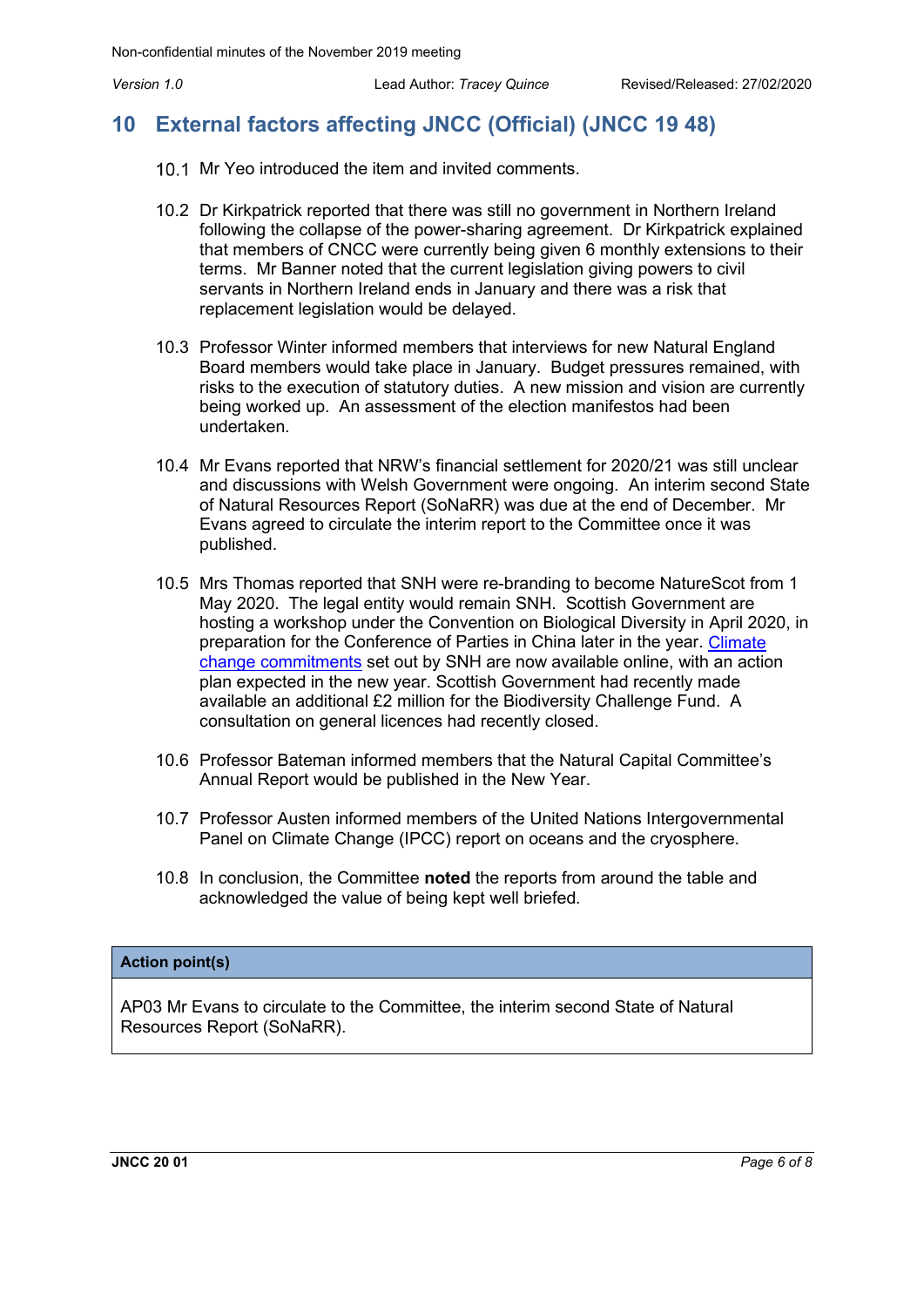# **11 Performance report for Q2 2019/20 (Official-sensitive) (JNCC 19 49)**

11.1 This item was taken in confidence

#### **Action point(s)**

AP04 Mr Brooks to share JNCC stress management practices with SNH.

## **12 Business Plan for 2020/21 (Official-sensitive) (JNCC 19 50)**

12.1 This item was taken in confidence.

# **13 JNCC strategy in relation to Climate Change (Official-sensitive) (JNCC 19 51)**

13.1 This item was taken in confidence.

#### **Action point(s)**

AP05 Dr Wilkinson to convene a meeting with the country nature conservation bodies to co-ordinate an approach for COP26.

# **14 Development of a new JNCC Terrestrial Biodiversity Evidence Strategy (Official-Sensitive) (JNCC 19 52)**

14.1 This item was taken in confidence.

# **15 Update on JNCC's EU Exit Day 1 Readiness (Official-sensitive) (JNCC 19 53)**

15.1 This item was taken in confidence.